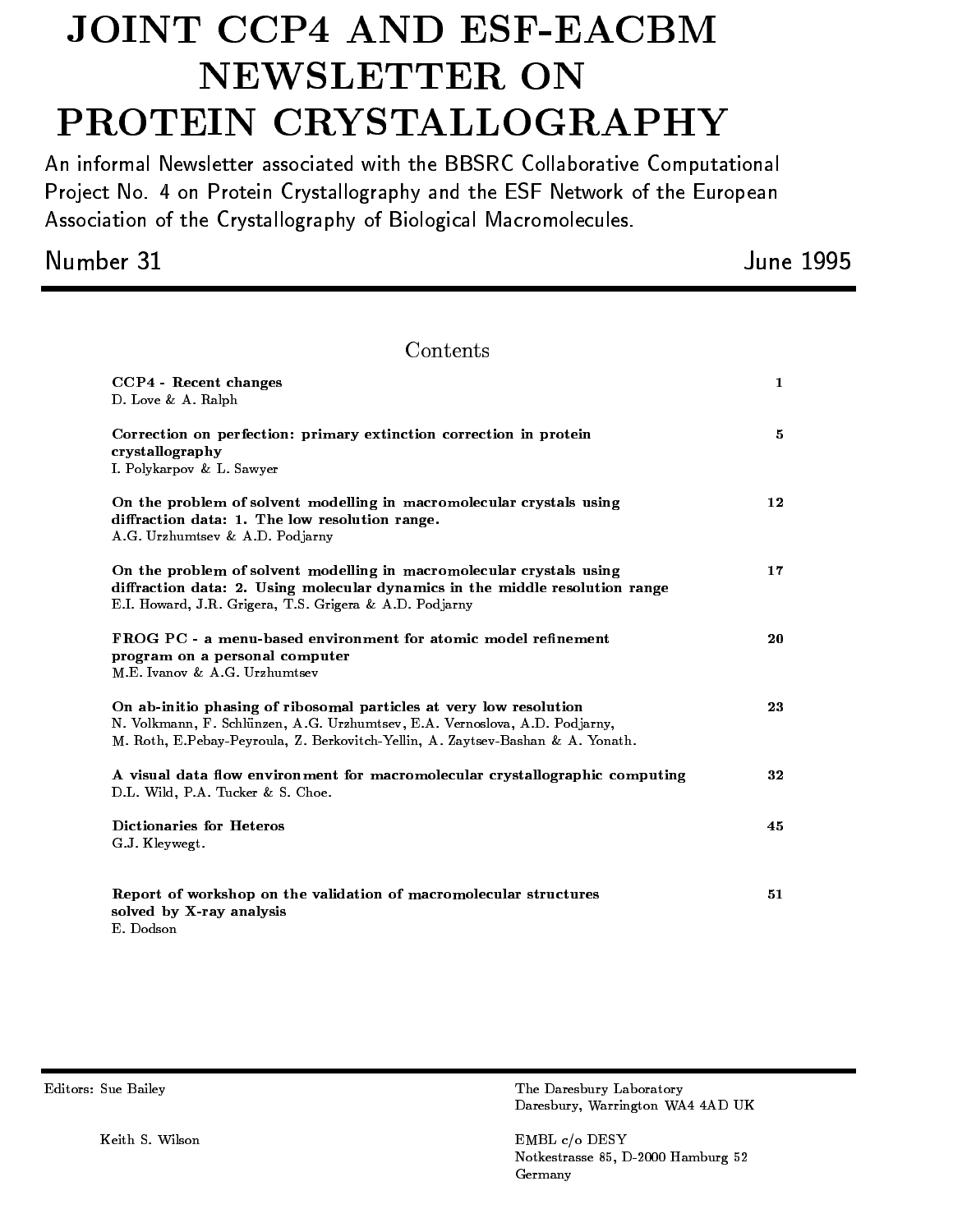# ON AB INITIO PHASING OF RIBOSOMAL PARTICLES AT VERY LOW RESOLUTION

by

N. Volkmann<sup>-</sup>, F. Schlunzen<sup>-</sup>, A.G. Urzhumtsev<sup>-, I</sup>. E.A. Vernoslova<sup>-, -</sup> A.D. Podjarny<sup>-</sup>, M. Roth<sup>-</sup>,<br>E. Pebay-Peyroula<sup>4,5</sup>, Z. Berkovitch-Yellin<sup>6</sup>, A. Zaytzev-Bashan<sup>6</sup> and A. Yonath<sup>1,6</sup>

- <sup>1</sup> Max-Planck Laboratory for Ribosomal Structure, Hamburg, Germany
- <sup>2</sup> UPR de Biologie Structurale, Parc d'Innovation, Il lkirch, C.U. de Strasbourg, France
- <sup>3</sup> IMPB, RAS, Pushchino, Moscow region, 142292, Russia
- <sup>4</sup> Institute de Biologie Structurale, Grenoble, France
- <sup>5</sup> Universite Joseph Fourier, Grenoble, France
- <sup>6</sup> Department of Structural Biology, Weizmann Institute, Rehovot, Israel

## ABSTRACT

Ab initio phasing of ribosomal particles at very low resolution was attempted with several methods based on the amplitude information from native crystals. Some of these methods used simple topological constraints or information about the envelope shape obtained from electron microscopic reconstruction in addition. This paper reviews the approaches used and compares the results obtained for low-resolution X-ray data of the large ribosomal subunit from Thermus thermophilus which show a clear agreement in the center-of-mass position as well as in shape information up to a resolution of about 80 Å. Parallel studies on the exploitation of ab initio procedures for the localization of heavy atoms at intermediate resolution and their comparison to difference Patterson interpretation are also being performed.

#### INTRODUCTION

The universal cell organelles facilitating the process of protein biosynthesis are nucleoprotein assemblies called ribosomes. A typical bacterial ribosome has a molecular weight of over 2.3 million and contains 57-73 different proteins and three RNA chains of about 4500 nucleotides arranged in two subunits of unequal size.

Crystals from ribosomes and their complexes with nonribosomal components as well as from native, chemically modied and mutated ribosomal subunits were obtained [1], diffracting at best to 2.9 Å resolution (for crystals of the large subunits from Haloarcula marismortui,  $[2]$ . The X-ray data collection is carried out with synchrotron radiation at cryogenic temperatures using flash-frozen crystals [3].

Phasing by multiple isomorphous replacement proved

to be extremely complicated and difficult for ribosomal particles, due to lack of isomorphism and to the size of the particles which requires the use of large heavy-atom compounds for derivatization. Nevertheless encouraging preliminary results in that direction were obtained recently  $[4,5]$ .

Simulation studies and previous experience with derivative data of the large ribosomal subunit of Bacillus stearothermophilus indicated that even for a covalently and specifically bound compact heavy-atom compound, the phasing power is negligible at resolutions lower than 50 A [6,5]. Weighted radially averaged intensity plots show that the scattering behaviour of the large ribosomal subunit is largely dominated by a huge peak around 160 Å resolution which disappears around 50 Å (Figure 1). Weighted intensity plots for the small ribosomal subunit show a similar peak at a resolution of about 100 A.

These plots indicate the importance of the structure factors at Bragg spacings between infinity and 50 Å for the structure determination of ribosomal particles, especially for cases were only low- to medium-resolution data is available. Since no direct experimental phase information from derivatized crystals is expected in this resolution range, low-resolution studies were initiated.

These studies aim at the determination of accurate low-resolution envelopes which should be valuable for use in phase improvement and extension techniques at higher resolution and for combining electron density information of different crystal forms. Ab initio phase information at a resolution substantially higher than 50 A might also be used for initial phasing of difference maps and the location of heavy-atom sites. Encouraging results were obtained recently, using the following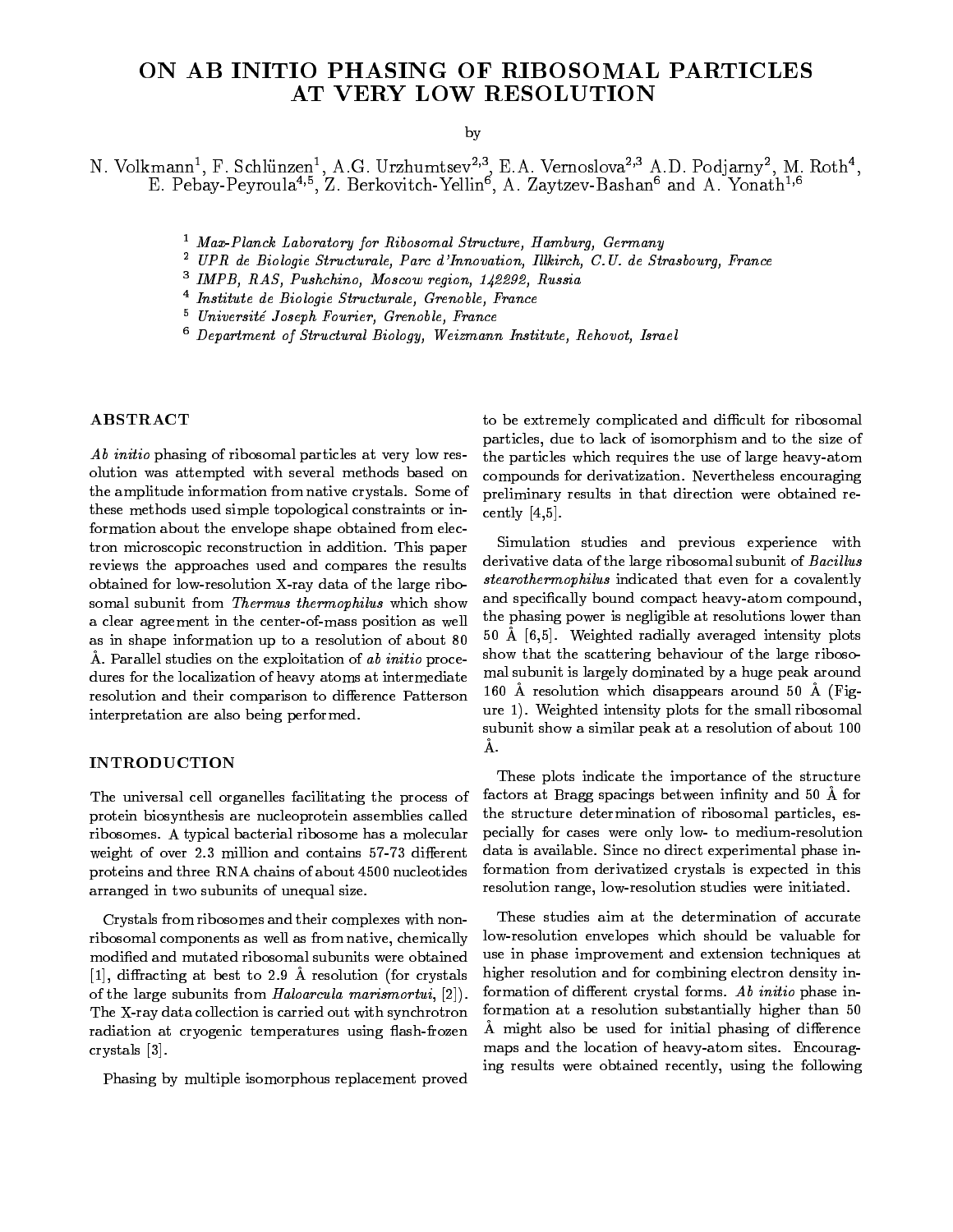

Figure 1: Radially averaged weighted intensity (in arbitrary units) calculated from experimental data from crystals of the large ribosomal subunit of Haloarcula marismortui. The main peak is at 160 Å resolution which corresponds to the approximate diameter of the particle.  $\sin \theta / \lambda$  is given in A<sup>1</sup>.

approaches:

- entropy maximization with log-likelihood gain as a phase set discriminator [7] to determine lowresolution phases [6,8];
- ultralow-resolution ( $\infty$ -100 Å) R-factor searches at various solvent contrasts to identify the center-of mass position of the particle [6,9];
- an extension of traditional direct methods [10] to identify the center-of-mass position followed by ellipsoidal modeling applied to X-ray data [11] and neutron data [12];
- application of the few-atom-model method [13] which combines random model generation with clustering techniques to determine a low-resolution envelope [14];
- use of envelopes determined by three-dimensional image reconstruction [15] in low-resolution molecularreplacement studies to determine the position and orientation of the envelope in the unit cell [16];
- application of an approach combining elements of traditional direct methods, envelope refinement, maximum-entropy ltering, likelihood ranking, crossvalidation and cluster analysis aiming at phasing at intermediate resolution (likelihood aided positioning and shaping [17]).

All methods listed above were applied to low-resolution X-ray data of the large ribosomal subunit of Ther mus thermophilus. The data indicate either spacegroup



Figure 2: Electron density map at about 80 A resolution resulting from an application of the maximum-entropy method to a X-ray data set of the large ribosomal subunit of Thermus thermophilus. The Figure shows a thin slice in y-direction to demonstrate the crystal contacts. The solid contours are set to the theoretical threshold that should separate particle from solvent. The dashed contours are set as to emphasize the shape of the particle. This shape is very similar to the one obtained by three-dimensional image reconstruction and agrees well with shapes obtained by other methods (see also Table 2 and Figures 5 and 7).

 $P4<sub>1</sub>2<sub>1</sub>2$  or its enantiomer  $P4<sub>3</sub>2<sub>1</sub>2$  and a unit cell of  $500^{\texttt{+}}5 \cdot 500^{\texttt{+}}5 \cdot 200^{\texttt{+}}5$  A and crystals diffract to a resolution of about 8.7 Å [18]. Spacegroup  $P4_12_12$  was assumed for most of the studies presented. There is no evidence to support more than one particle per asymmetric unit and no non-crystallographic symmetry is present within the particle itself.

#### ENTROPY MAXIMIZATION

In this approach entropy maximization is used as a tool to calculate the saddlepoint approximation of the joint probability distribution of a set of structure factors (basis set) used as constraints in the maximum-entropy equations. The correct phase choice is identified by a loglikelihood gain criterion. This criterion is based on the conditional probability of structure factor amplitudes of a set of reflections that are not used as constraints, given the phase choices and amplitudes for the basis-set reflections.

The application of this method to crystallographic Xray data from the large ribosomal subunit of Thermus thermophilus using the program mice [19] resulted in a unique solution at about 90-80 Å resolution, identified purely by statistical criteria [8]. Hence, this solution is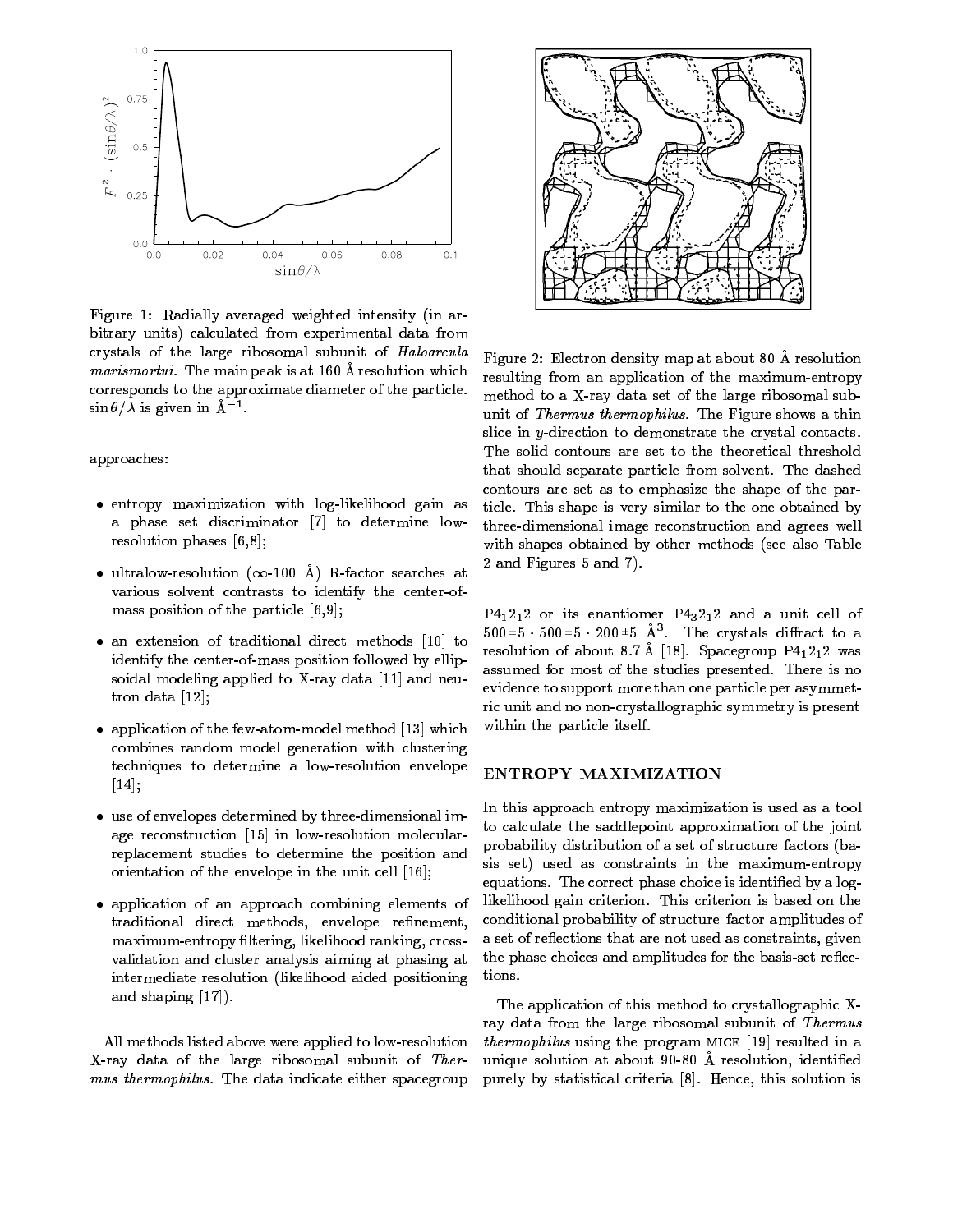

R-factor searches: Other Methods:



Figure 3: R-factor minima at different solvent densities and positions of the centroids of electron density maps derived by various methods for X-ray data from the large ribosomal subunit of Thermus thermophilus. The size of the circles is given by the estimated root-mean-square error of the corresponding position if an estimate was available. The plot is a projection along the z-axis of the whole unit cell. The distance between the positions in the z-direction are of the same order as in the other two directions. GTG denotes goldthioglucose.

based solely on the selection criterion log-likelihood gain and is completely unbiased by any additional assumptions. The resulting map shows features that agree with those of the model obtained by three-dimensional image reconstruction at similar resolution (Figure 2). This result also supports the hypothesis that only one molecule per asymmetric unit is present in the crystal structure.

## ULTRALOW-RESOLUTION R-FACTOR SEARCHES

Test calculations using the model obtained by threedimensional image reconstruction show that the large ribosomal subunit can be well approximated as a single Gaussian sphere of a diameter of 160 A up to a resolution of 100 Å [6]. Consequently reflections of resolution lower than 100 A were used for R-factor searches using a Gaussian sphere as a search model. The R-factor minimum theoretically appears at the centroid of the particle electron density, provided a sufficient contrast between the particle and the surrounding solvent density is present.

Searches were performed for four data sets collected from crystals of the large subunit of Thermus thermophilus immersed in solutions with different solvent densities using molar amounts of goldthioglucose [9]. An estimate of the root-mean-square error of the positions was achieved by an application of R-factor ratio tests [20] to neighbouring grid points [6]. It was found that the positions of the R-factor minima for all contrasts are in excellent agreement among themselves as well as with the center-of-mass position determined by other methods (Figure 3).

# FEW-ATOM MODELS

The low-resolution ab initio phasing with few-atom models (FAM) [13] consists of the following steps:

- (a) about a million of simple models consisting of a few (usually less than ten) large Gaussian quasi atoms are generated by placing these atoms randomly in the unit cell;
- (b) structure factors are calculated for each model from infinity up to a predefined resolution;
- (c) the corresponding phase sets are kept if the calculated and observed amplitudes are highly correlated;
- (d) a clustering procedure is applied to the surviving phase sets (a few hundred). The procedure generates a tree in which each branching node corresponds to a Fourier synthesis which uses the averaged phases of the contributing members of the cluster. Weights are calculated according to the standard deviation of the phase distributions. The clustering normally yields a small number (2-4) of potential solutions. The correct solution is identi fied by independent criteria as for example simple packing considerations.

## FAM phasing of the large ribosomal subunit of Thermus thermophilus

As a first step, the method was used in its simplest form. The parameters were defined earlier in tests with simple simulated ribosome data [13]. The predefined resolution cutoff was  $60$  Å. One million models consisting of five Gaussian quasi atoms with a diameter of about 25 A were generated. 560 models having an amplitude correlation higher than 86% were selected for the cluster analysis.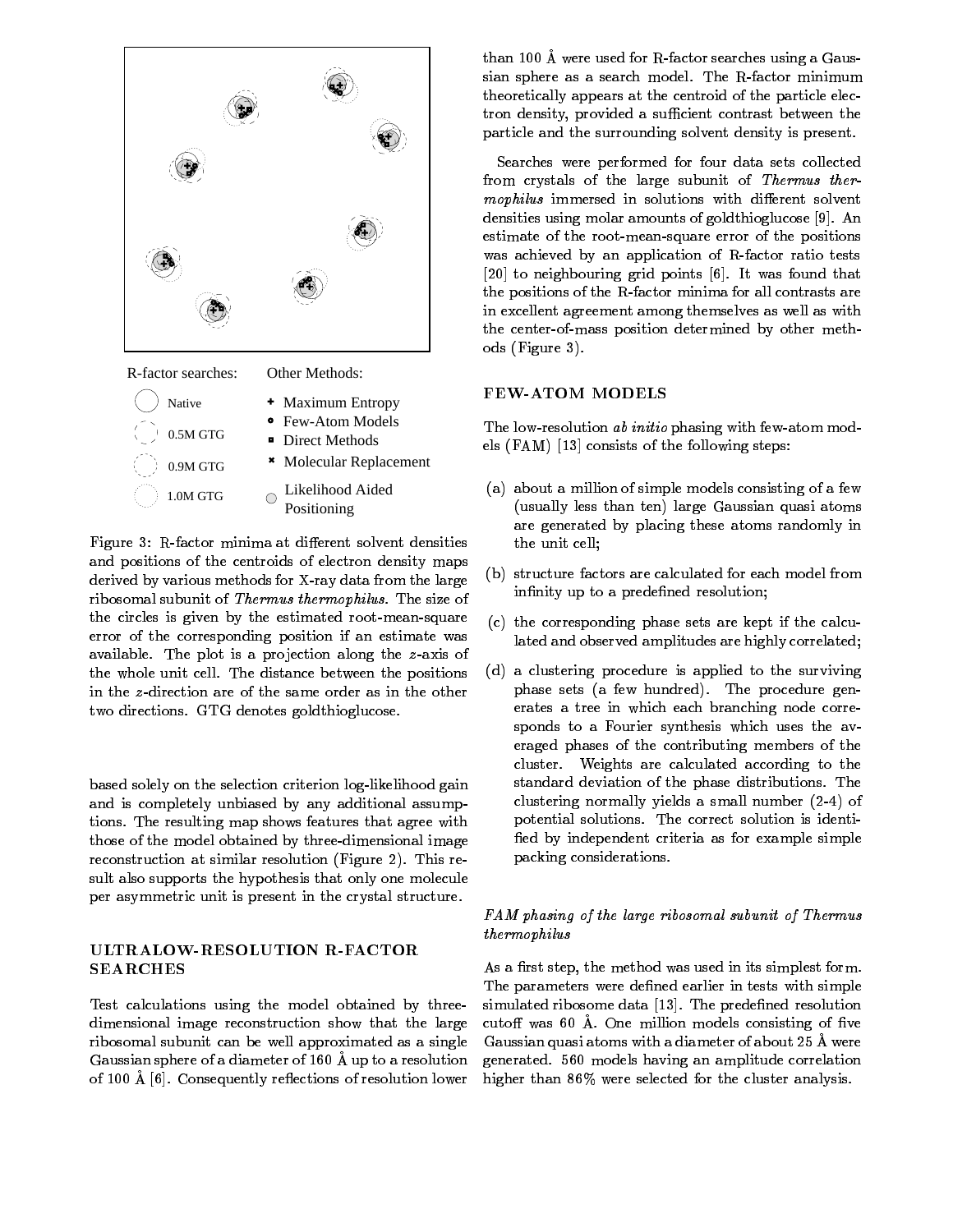

Figure 4: Electron density map at 80 A resolution derived by an application of the few-atom-model approach to X-ray data from the large ribosomal subunit of Ther mus thermophilus. This map is in excellent agreement with maps derived by other procedures as well as with the results of low-resolution molecular-replacement studies (see also Table 2 and Figures 5 and 7).

The resulting cluster tree was well branched, and incorrect branches at each level were easy to identify by the fact that the electron density was concentrated on the crystallographic dyads. An analysis of the weight distribution as a function of resolution revealed that the final surviving map had an effective resolution of about 110 A. Although all phases up to 60 A were used in the clustering procedure, the resulting weights at resolutions higher than 110 Å were consistently very small.

To increase the resolution of the result, a slightly different strategy, applying two criteria simultaneously, was used. The first criterion was the amplitude correlation in the resolution range between 60-120 A and the second was the phase correlation for reflections between infinity and 120 A.

The analysis of the corresponding cluster tree resulted in a unique solution which was signicantly less noisy than the one described above. There was no density left on the crystallographic dyad and the effective resolution for this synthesis was estimated to be about 80 A. The resulting electron density map is shown in Figure 4.

#### MOLECULAR REPLACEMENT

Envelopes determined by electron microscopic threedimensional image reconstruction [15] were used in lowresolution molecular-replacement studies. During these studies it was assumed that the envelope has the correct chirality although it is not given by the reconstruction technique. Hence, all searches were performed in the two enantiomeric spacegroups  $P4_12_12$  (spacegroup

#### MOLECULAR REPLACEMENT RESULTS

| R        | N                | S  | x     | Y       | z     | ${\cal C}_F$ | s              |
|----------|------------------|----|-------|---------|-------|--------------|----------------|
| $\infty$ | $\boldsymbol{A}$ | 96 | 0.712 | 0.107   | 0.044 | 95.0         | 3.7            |
| $-90$    | B)<br>2          | 92 | 0.284 | 0.107   | 0.307 | 92.8         | 35             |
|          | (C)<br>3         | 92 | 0697  | 0 1 1 9 | 0.417 | 899          | 3.1            |
|          | (D)<br>4         | 96 | 0.061 | 0.339   | 0.289 | 887          | 3 <sub>0</sub> |
| 150      | (A)<br>1         | 96 | 0.701 | 0.099   | 0.039 | 946          | 3 <sub>3</sub> |
| $-90$    | (E)<br>2         | 92 | 0451  | 0.348   | 0.302 | 91.4         | 3 <sub>1</sub> |
|          | (B)<br>3         | 92 | 0.282 | 0.116   | 0.307 | 898          | 3 <sub>0</sub> |
|          | , D<br>4         | 96 | 0.074 | 0.347   | 0.307 | 887          | 3 <sub>0</sub> |

Table 1: Amplitude correlation after rigid-body refinement for the most signicant molecular-replacement solutions  $(s > 3.0)$ . R denotes resolution in A, N the peak number, S the spacegroup number and  $C_F$  the amplitude correlation in percent. The signal-to-noise ratio s is given by  $(\mathcal{C}_F - \overline{\mathcal{C}_F})/\sigma(\mathcal{C}_F)$ , where the mean correlation  $\overline{\mathcal{C}_F}$  and its standard deviation  $\sigma(\mathcal{C}_F)$  are estimated from a systematic six-dimensional correlation search in a 60  $\AA^3$  box centered at the presumed center of the particle.

number 92) and  $P_{3212}$  (96) using the original electron microscopic envelope.

The searches were carried out at the lowest possible resolution to minimize influences of possible disagreements between the electron microscopic envelope model and the actual envelope in the crystal structure. Following [16] the optimal resolution was chosen as follows: 150-90 Å for the rotation search,  $\infty$ -90 Å for the translation search and  $\infty$ -90 Å or 150-90 Å for the rigid-body refinement step.

Packing considerations were not used during the search procedure. Following the AMORe strategy [21] only the results after rigid-body refinement were analyzed using the difference in amplitude correlation as the main criterion.

Table 1 shows amplitude correlations of selected solutions for both spacegroups. Peak  $B$  was symmetrically related to peak A by an enantiomer transformation. The search result not only indicates the position and the orientation of the envelope but also gives a weak indication for the choice of the spacegroup or the chirality of the envelope. The packing arrangement for peak A was essentially the same as the one obtained by the few-atommodel approach (Figure 5).

#### DIRECT METHODS AND ELLIPSOIDAL MODELING

This procedure consists of the following steps [10]: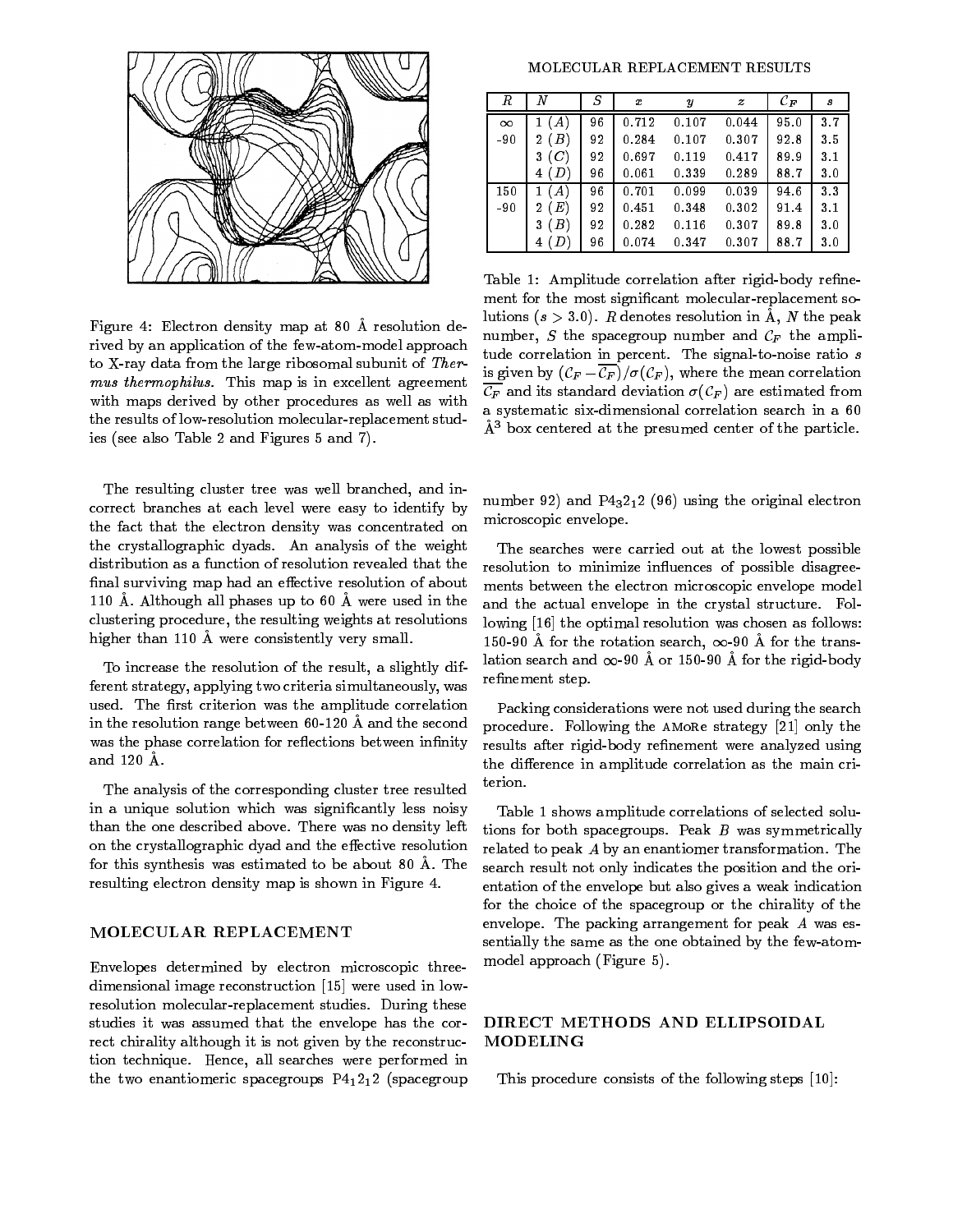

Figure 5: Envelope orientation derived from lowresolution molecular replacement overlaid with an electron density map at 80 A resolution as derived by an application of the few-atom-model method to lowresolution X-ray data from the large ribosomal subunit of Thermus thermophilus.

- i. normalization of the observed structure factor amplitudes  $F$  by dividing each one by the average of  $F$ in a thin resolution shell defined by the miller index of the corresponding reflection;
- ii. generation of triplet and quartet phase relationships based on the values of the normalized structure factor amplitudes;
- iii. generation of about 100 to 150 phase sets using the magex procedure [22] and subsequent tangent formula refinement of these phase sets. These calculations are performed using the program MITHRIL [23];
- iv. for each phase set a map is calculated using the nor malized structure factor amplitudes. A peak search is performed and a number of peaks given by the number of molecules in the unit cell are selected according to their height;
- v. these coordinates are interpreted as coordinates of point scatterers in the unit cell and structure factors are calculated. These calculated structure factors are compared to the observed normalized structure factors by means of various criteria. The phase set giving the best combined value of these criteria is selected for further treatment;
- vi. the phase set is extended in the ultralow-resolution range ( $\infty$ -120 Å) by addition of calculated phases from the previous step for unphased reflections since MITHRIL only generates phases for the 30 to  $35\%$ strongest reflections;
- vii. the phases are shifted by  $\pi$  in resolution ranges where the form factor of an ellipsoidal model of the molecule, which is derived by the shape of the Patterson origin peak, is negative.
- viii. these phases are subsequently refined and extended by an iterative classical density modification technique, using the non-normalized observed structure factors as amplitudes in the Fourier synthesis.

The method was applied to neutron diffraction data from the large ribosomal subunit of Haloarcula marismortui at two different  $D_2O$  concentration [12] as well as to X-ray data of the the large ribosomal subunit of Haloarcula marismortui and Thermus thermophilus [11].

# LIKELIHOOD AIDED POSITIONING AND SHAPING

The development of this approach was motivated by some common problems of the procedures described above which became evident during their application to ribosome data:

- only very low-resolution data could be phased (the current limit is at about 80 A);
- sensitivity to missing or badly measured ultralowresolution data;
- suboptimal use of available information as for example solvent contrast data or approximate envelopes determined by electron microscopy.

The procedure described here was specifically designed to address these problems for X-ray data from ribosomal particles and will be described elsewhere in detail [17]. Below a brief outline is given (see also Figure 6).

All reflections up to about 30 to 25 Å are used in each step of the calculations to suppress the influence of the ultralow-resolution reflections. The selection of the solution is done solely on the basis of the log-likelihood gain criterion described above in the context of entropy maxi mization. This ensures an optimal choice in an unbiased Bayesian fashion [24,25].

Optimization of the information contents is ensured by the use of a maximum-entropy filtering step [26], which at the same time gives an estimate for the saddlepoint approximation of the joint probability distribution. This estimate is used to calculate the likelihood [7].

As a tool for combining information agglomerative, hierarchical clustering procedures [27], which is closely related to the one used in the few-atom-model approach,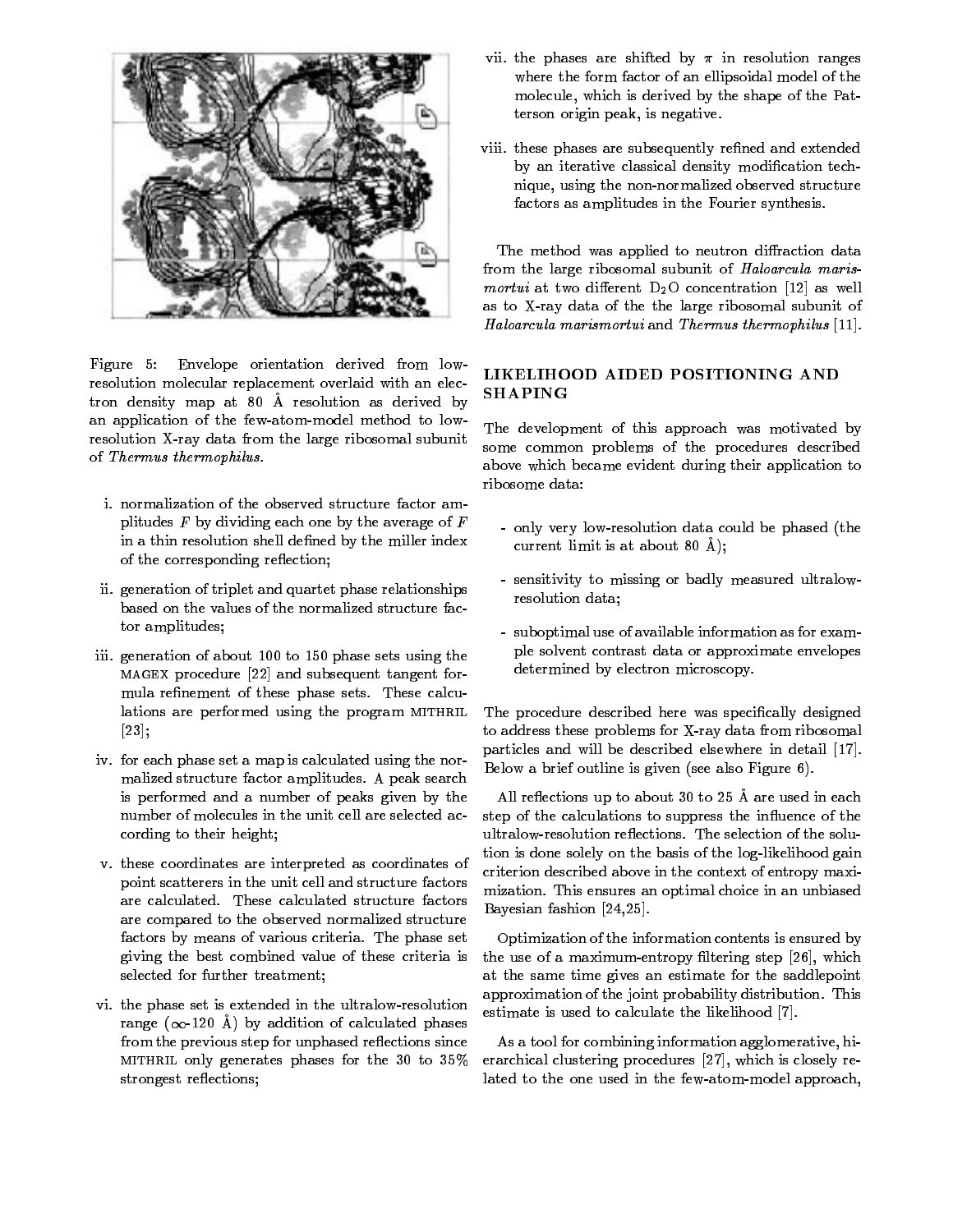

Figure 6: Flow chart of the likelihood aided positioning and shaping procedure. Independent information for cross-validation or improvement of the information content can be entered at the two cluster analysis steps.

are used. Independent information can be easily introduced into the cluster analyses either to cross-validate or to improve the results.

One source of independent information is the application of the same procedure to independent data sets, as from different solvent contrasts or from non-isomorphous crystals, or using the same data set with different envelope approximations. Other sources can be of completely different origin, as for example results of the other procedures described in this paper or multiple isomorphous replacement information. All these sources can be easily combined by clustering.

The actual procedure employed consists of two distinct parts. The first is to establish the center-of-mass position of the particle inside the unit cell, the second consists of introducing shape information.

Standard direct methods are applied, treating the data as approximating a single point scatterer and normalizing accordingly. The log-likelihood gain criterion is calculated via the saddlepoint approximation using the program mice and is used as a phase set discriminator.

The center-of-mass position is found by grouping the maps with high likelihood gain signals by a cluster analysis of peak positions using only the highest peak in each map. Outliers are easily identified by their large distances from the main cluster and are eliminated. The center of the remaining cluster gives an estimate of the center-of-mass position and the scattering of the contributing peaks around the center gives an estimate of the root-mean-square error of that position.

Knowing the position of the molecule, shape information can be introduced using approximate envelopes. Envelope models of the large ribosomal subunit have a nominal resolution of about 27  $\AA$  [15] and are represented by about 1700 Gaussian scatterers distributed uniformly within the envelope. This representation is used in an exhaustive search of rotation space at the predetermined position. For each orientation the scatterer positions are refined against the observed amplitudes by rigid-body and subsequent individual positional refinement. Phase sets are calculated for each refined set of scatterers. These phase sets are subjected to entropy maximization to suppress bias and noise which might have been introduced by the use and refinement of the Gaussian scatterers. The log-likelihood gain is calculated via the saddlepoint approximation for each set.

The final step of the procedure consists of a cluster analysis based on the correlation between the resulting electron densities. A consistent cluster of maps associated with high likelihood gain signals is located by varying resolution and likelihood cutoffs. After location, the likelihood cutoff is chosen as to maximize the correlation between the maps in the cluster over the complete resolution range. Then all maps in the cluster are merged in reciprocal space and weights are calculated from the actual phase distributions within the cluster interpreting them as an experimental draw from a von Mise distribution [28].

The method generates phase sets with reasonable completeness and weight distributions up to a resolution of about 30 to 40 A (Figure 8). The maximum resolution achievable is mainly limited by the quality and resolution of the envelope approximations used and should be considerably higher if higher resolution envelope information were available.

The procedure was applied to native X-ray data of the large subunit of Thermus thermophilus using two different envelope approximations and to a X-ray solvent contrast series of the large subunit of Haloarcula marismortui. This work will be described elsewhere [29].

Phases and weights between 70 and 30 A resolution obtained for the Haloarcula marismortui data were used to locate heavy-atom sites by means of a difference Fourier calculations. The same sites were found independently by difference Patterson interpretation [4]. Furthermore the overall shape and the internal distribution of electron density at a resolution of about 40 A obtained for the large ribosomal subunits of Thermus thermophilus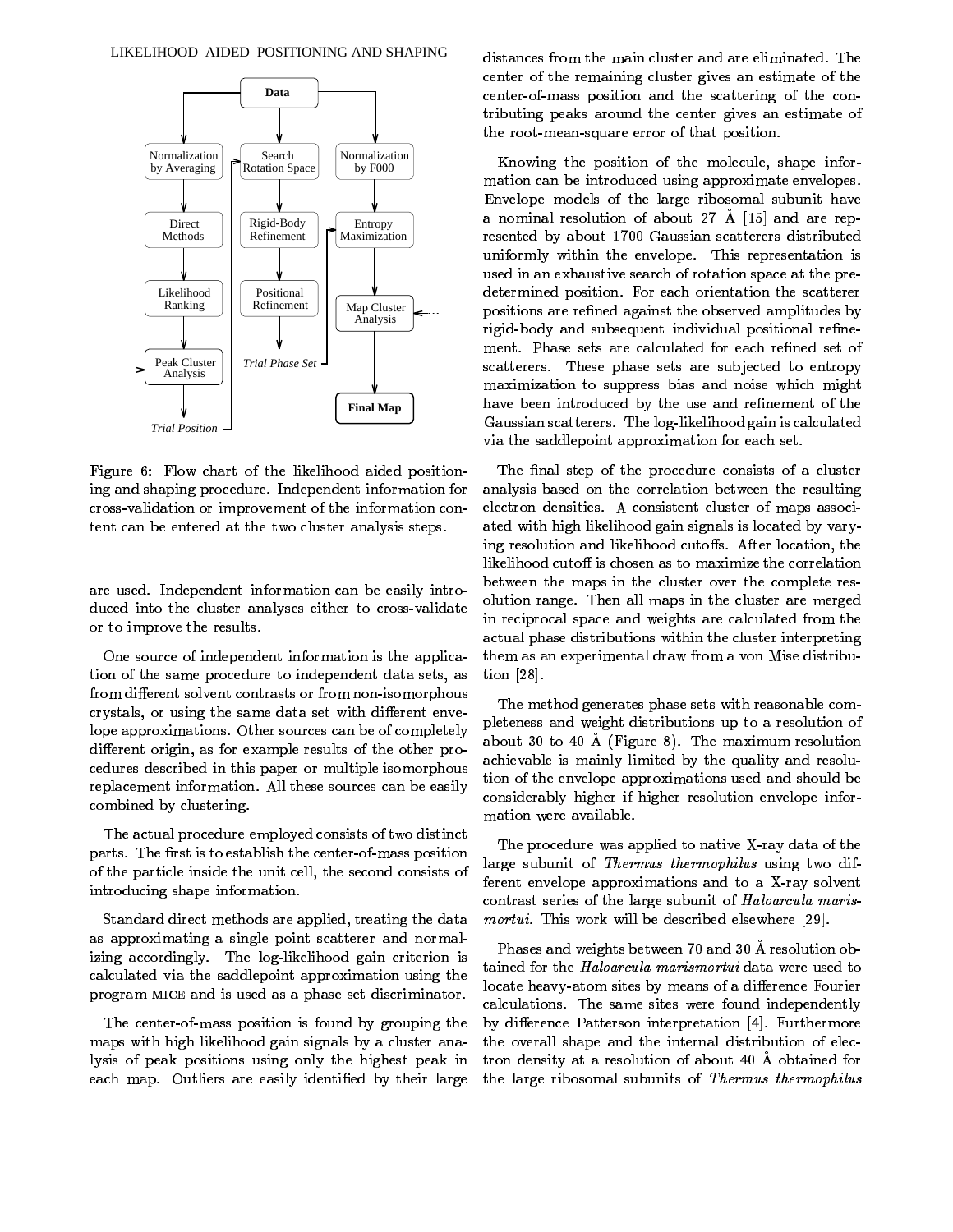**CORRELATION TABLE** 

|            | FA M   | DМ   | LAPS | S P  |
|------------|--------|------|------|------|
| MЕ         | 96.6   | 89.2 | 95.8 | 56.1 |
| <b>FAM</b> | $\sim$ | 92.3 | 98.0 | 57.2 |
| DM.        |        |      | 93.1 | 61.9 |
| LAPS       |        |      |      | 54.2 |

Table 2: Correlation coefficients  $\mathcal{C}_{\phi}$  (Equation 1) between phase sets obtained by various methods for X-ray data of the large ribosomal subunit of Thermus thermophilus. Resolution cutoff was set to 80 Å,  $\mathcal{C}_{\phi}$  is given in percent.

| ME:   | Maximum entropy                          |
|-------|------------------------------------------|
| FAM:  | Few-atom models                          |
| DM:   | Direct methods and ellipsoidal modeling  |
| LAPS: | Likelihood aided positioning and shaping |
| SP:   | Sphere at the R-factor minimum           |

and Haloarcula marismortui by this method agree well and the agreement of preliminary low-resolution solvent flattened maps derived by multiple isomorphous replacement and maps derived by this method for the large ribosomal subunit of Haloarcula marismortui and the small subunit of Thermus thermophilus is striking [4,17].

### COMPARISON OF RESULTS

All methods described above were applied to lowresolution X-ray data of the large ribosomal subunit of Thermus thermophilus. Figure 3 shows the coincidence of the center-of-mass position as calculated by these procedures.

As a criterion for the similarity of the derived phase sets the following correlation function in reciprocal space was chosen:

$$
\mathcal{C}_{\phi} = \frac{\sum w_1 F_1 w_2 F_2 \cos(\phi_1 - \phi_2)}{(\sum (w_1 F_1)^2 \sum (w_2 F_2)^2)^{1/2}} \tag{1}
$$

 $F_i$  is the structure factor amplitude,  $w_i$  and  $\phi_i$  are the weight and the phase calculated by phasing method i. The summation extends over all reflections for which both weights  $w_i$  are greater than 0.1.

This function is closely related to the real-space electron density correlation coefficient [30] but is not identical to it since reflections with weights less than 0.1 are omitted from the summation.  $\mathcal{C}_{\phi}$  gives a notion of how well the phase indications of the methods agree for re flections that are estimated as reasonably well phased for



Figure 7: Electron density maps at about 80 A resolution obtained for X-ray data of the large ribosomal subunit of Thermus thermophilus. (a) is derived by likelihood aided positioning and shaping, (b) by entropy maximization, (c) by the few-atom-model approach and (d) by direct methods followed by ellipsoidal modeling.



 $\lq$  . Thermus thermophilus. Resolution is given in A. The  $\lq$ Figure 8: Mean weights calculated for various methods applied to X-ray data of the large ribosomal subunit of weights for FAM and LAPS are calculated from the phase distribution within the final cluster. The weights of ME are directly related to the likelihood of the corresponding phase choice to be correct  $[19]$ . The weights for DM are calculated according to the assumption that the estimated phase error of reflections phased by MITHRIL averages at about  $45^{\circ}$  over the whole resolution range. Phases calculated from the peak position were assumed to have an average error of about 60°. A weight of zero was assigned to all unphased reflections for all procedures.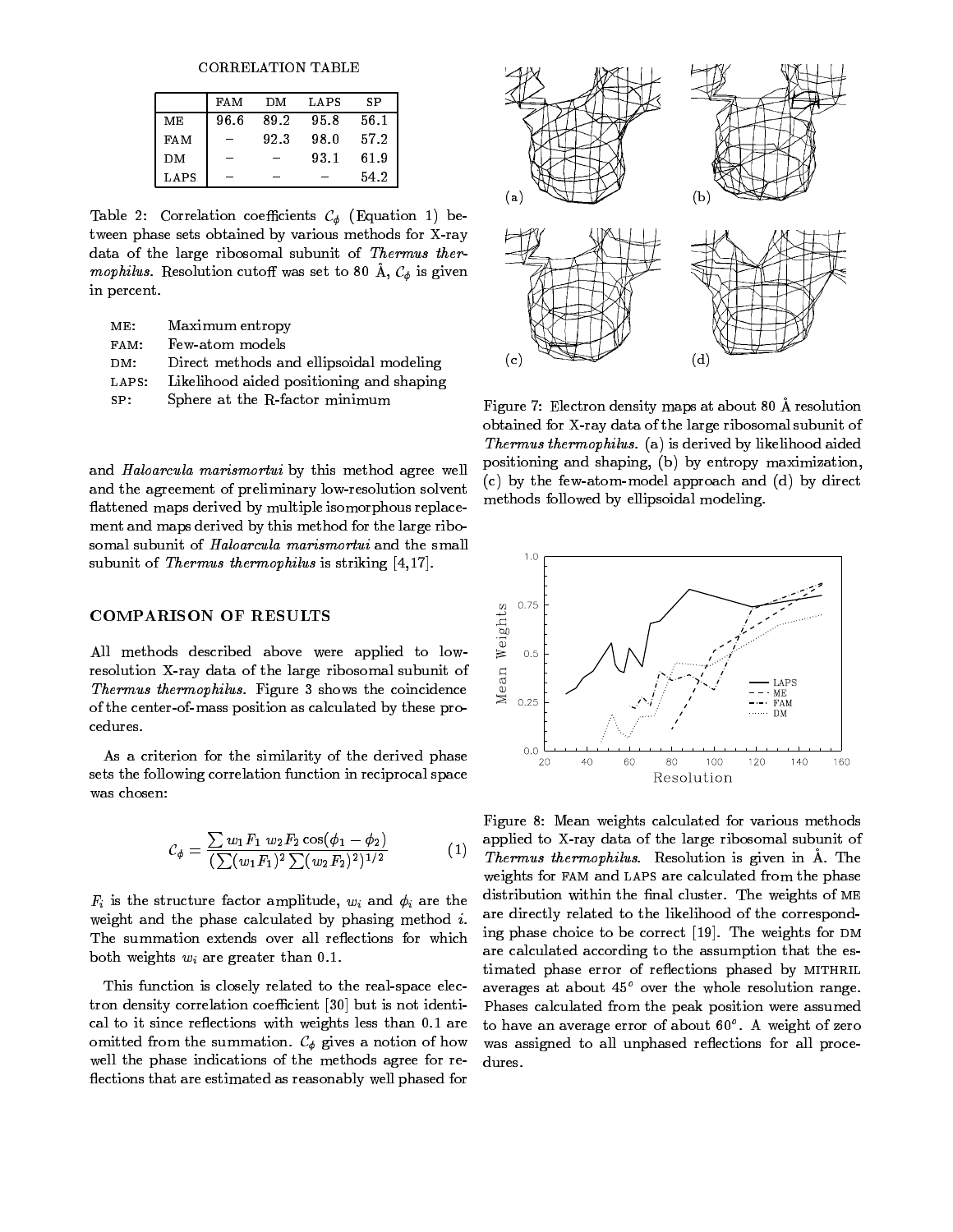both methods compared. The results of the calculations are shown in Table 2.

Entropy maximization, the few-atom-model method and likelihood aided positioning and shaping gave essentially the same phase indications at a resolution of about 80 Å. This is also supported by the small differences seen in a visual inspection of the corresponding electron density maps (Figure 7). The direct method approach gives a slightly lower correlation  $\mathcal{C}_{\phi}$  with each of these methods but performs clearly better than a simple sphere at the center-of-mass position (Table 2).

Figure 8 shows the mean weight distributions as a function of resolution for the procedures mentioned. These curves give an indication of the phasing power as a function of resolution and an estimate of the effective resolution of the resulting electron density maps.

#### ACKNOWLEDGMENTS

We give our sincere thanks to all members of the Max-Planck Laboratory for Ribosome Structure in Hamburg and of the Max-Planck Institute for Molecular Genetics in Berlin, Germany as well as to all members of the ribosome group of the Department of Structural Biology, Weizmann Institute, Rehovot, Israel for kindly supplying experimental data for these studies and for illuminating discussions. We thank Dr. W.S. Bennett for critically reading the manuscript.

N.V. would like to thank Drs. C.J. Gilmore and C. Carter for making available their respective versions of mice and Dr. G. Bricogne for many stimulating discussions in entropy matters.

A.U., E.V. and A.P. thank Dr. D. Moras for continuing support and Dr. B. Rees for useful discussions. The FAM programs have been developed within a collaboration with Dr. V. Lunin and his laboratory (IMPB, Pushchino) financed by the CNRS-RAS cooperation agreement. A.U., E.V. and A.P. have been supported by the CNRS through the UPR 9004, by the Institut de la Santé et de la Recherch Médicale and by the Centre Hospitalier Universitaire Regionale.

The collaboration between the Grenoble and the Hamburg groups was supported by the DAAD-PROCOPE foundation, and that between the Grenoble and the Israeli group by AFIRST, the Israel-France Ministries of Science and Technology program.

#### REFERENCES

[1] Z. Berkovitch-Yellin, W.S. Bennett, A. Yonath (1992), CRC Rev. Biochem. & Mol. Biol., 27, 403.

- [2] K. von Böhlen, I. Makowski, H.A.S. Hansen, H. Bartels, A. Zaytzev-Bashan, S. Meyer, C. Paulke, F. Franceschi, A. Yonath (1991), J. Mol. Biol. 222,
- [3] Z. Berkovitch-Yellin, H.A.S. Hansen, S. Weinstein, M. Eisenstein, K. von Bohlen, I. Agmon, U. Evers, J. Thygesen, N. Volkmann, H. Bartels, F. Schlunzen, A. Zaytzev-Bashan, R. Sharon, I. Levin, A. Dribin, G. Kryger, W.S. Bennett, F. Franceschi, A. Yonath (1993), in: `Synchrotron Radiation in Biosciences', (Ed.: B. Chance et al.), Clarendon Press, pp 61-70.
- [4] F. Schlünzen, H.A.S. Hansen, J. Thygesen, W.S. Bennett, N. Volkmann, I. Levin, J. Harms, H. Bartels, A. Bashan, Z. Berkovitch-Yellin, I. Sagi, F. Franceschi, S. Krumbholz, M. Malemud, S. Weinstein, I. Agmon, N. Boddeker, S. Morlang, R. Sharon, A. Dribin, E. Maltz, M. Peretz, V. Weinrich, A. Yonath (1995), Biochemistry and Cell Biology, in Press.
- [5] H. Bartels, W.S. Bennett, H.A.S. Hansen, M. Eisenstein, S. Weinstein, J. Müssig, N. Volkmann, F. Schlunzen, I. Agmon, F. Franceschi, A. Yonath (1995), J. Peptide Sciences, in Press.
- [6] N. Volkmann (1993), 'Maximum Entropie und das Phasenproblem für ribosomale Kristalle', Ph.D. Thesis, University of Hamburg, Germany.
- [7] G. Bricogne (1984), Acta Cryst. A40, 410.
- [8] N. Volkmann (1995), in: 'Entropy, Likelihood, Baysian Inference and their Application in Crystal Structure Determination', (Ed.: G. Bricogne), American Crystallographic Association, in Press.
- [9] F. Schlunzen (1994), `Kristallographische Untersuchungen der 50S ribosomalen Untereinheit von Thermus thermophilus', Ph.D. Thesis, University of Hamburg, Germany.
- [10] M. Roth, E. Pebay-Peyroula (1995), in: 'Entropy, Likelihood, Baysian Inference and their Application in Crystal Structure Determination', (Ed.: G. Bricogne), American Crystallographic Association, in Press.
- [11] A. Zaytzev-Bashan (1995), 'Crystallographic Studies on the Large Ribosomal Subunit from Halophilic and Thermophilic Bacteria', Ph.D. Thesis, Weiz mann Institute, Rehovot, Israel.
- [12] M. Roth, E. Pebay-Peyroula, Personal Communication.